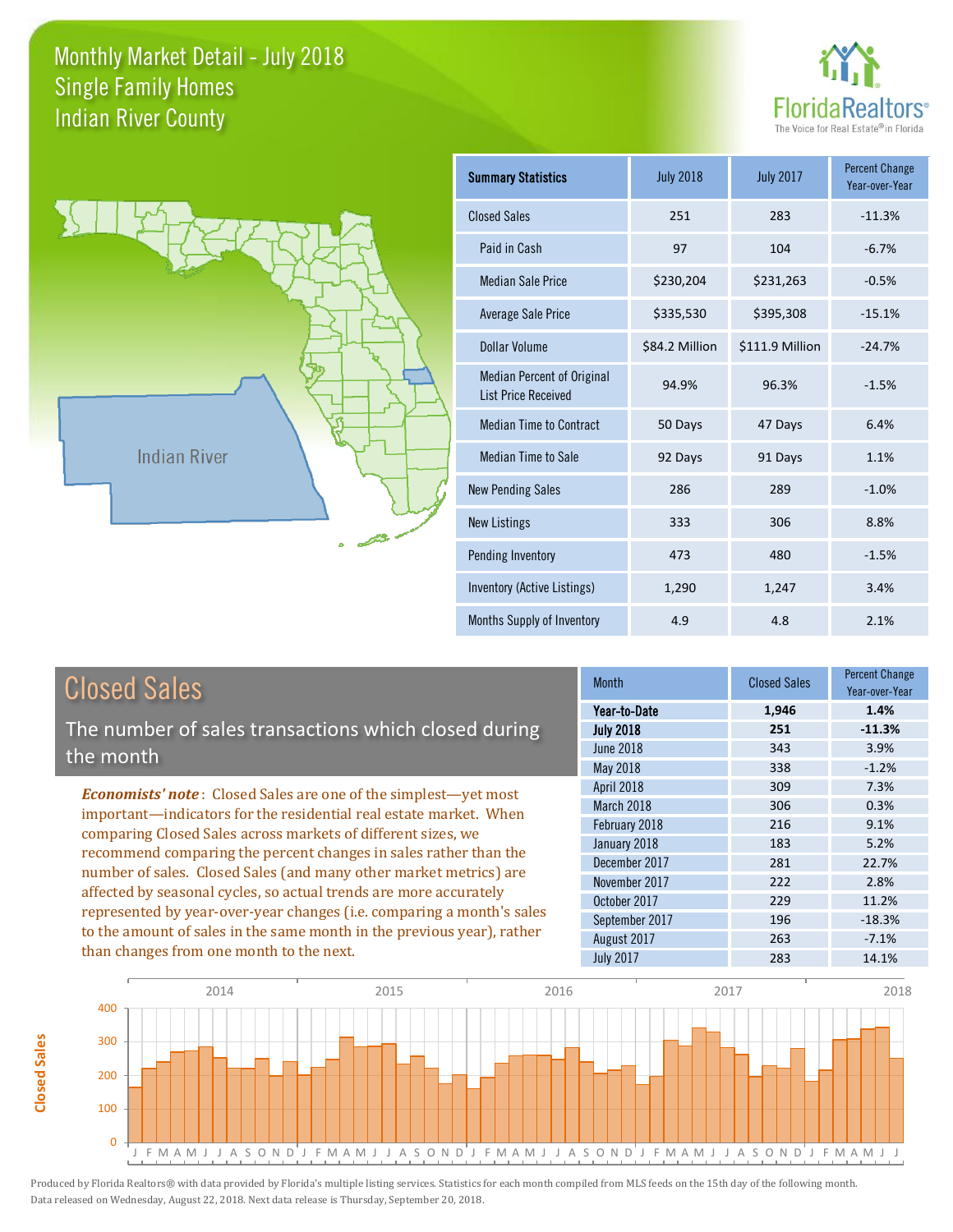this statistic should be interpreted with care.



66 -29.8%

| Cash Sales                                                                      | <b>Month</b>     | <b>Cash Sales</b> | <b>Percent Change</b><br>Year-over-Year |
|---------------------------------------------------------------------------------|------------------|-------------------|-----------------------------------------|
|                                                                                 | Year-to-Date     | 760               | $-6.1%$                                 |
| The number of Closed Sales during the month in which                            | <b>July 2018</b> | 97                | $-6.7%$                                 |
| buyers exclusively paid in cash                                                 | June 2018        | 137               | 6.2%                                    |
|                                                                                 | May 2018         | 124               | $-7.5%$                                 |
|                                                                                 | April 2018       | 131               | $-1.5%$                                 |
|                                                                                 | March 2018       | 105               | $-26.6%$                                |
| <b>Economists' note</b> : Cash Sales can be a useful indicator of the extent to | February 2018    | 93                | 2.2%                                    |
| which investors are participating in the market. Why? Investors are             | January 2018     | 73                | $-2.7%$                                 |
| far more likely to have the funds to purchase a home available up front,        | December 2017    | 110               | 6.8%                                    |
| whereas the typical homebuyer requires a mortgage or some other                 | November 2017    | 89                | 12.7%                                   |
| form of financing. There are, of course, many possible exceptions, so           | October 2017     | 93                | 6.9%                                    |

J F M A M J J A S O N D J F M A M J J A S O N D J F M A M J J A S O N D J F M A M J J A S O N D J F M A M J J  $\Omega$ 50 100 150 200 2014 2015 2016 2017 2018

# Cash Sales as a Percentage of Closed Sales

The percentage of Closed Sales during the month which were Cash Sales

*Economists' note* : This statistic is simply another way of viewing Cash Sales. The remaining percentages of Closed Sales (i.e. those not paid fully in cash) each month involved some sort of financing, such as mortgages, owner/seller financing, assumed loans, etc.

| <b>Month</b>     | <b>Percent of Closed</b> | <b>Percent Change</b> |
|------------------|--------------------------|-----------------------|
|                  | Sales Paid in Cash       | Year-over-Year        |
| Year-to-Date     | 39.1%                    | $-7.1%$               |
| <b>July 2018</b> | 38.6%                    | 5.2%                  |
| <b>June 2018</b> | 39.9%                    | 2.0%                  |
| May 2018         | 36.7%                    | $-6.4%$               |
| April 2018       | 42.4%                    | $-8.2%$               |
| March 2018       | 34.3%                    | $-26.9%$              |
| February 2018    | 43.1%                    | $-6.3%$               |
| January 2018     | 39.9%                    | $-7.4%$               |
| December 2017    | 39.1%                    | $-13.1%$              |
| November 2017    | 40.1%                    | 9.6%                  |
| October 2017     | 40.6%                    | $-3.8%$               |
| September 2017   | 33.7%                    | $-14.0%$              |
| August 2017      | 33.5%                    | $-18.3%$              |
| <b>July 2017</b> | 36.7%                    | $-9.8%$               |

August 2017 **88** -24.1%

September 2017

July 2017 104 3.0%

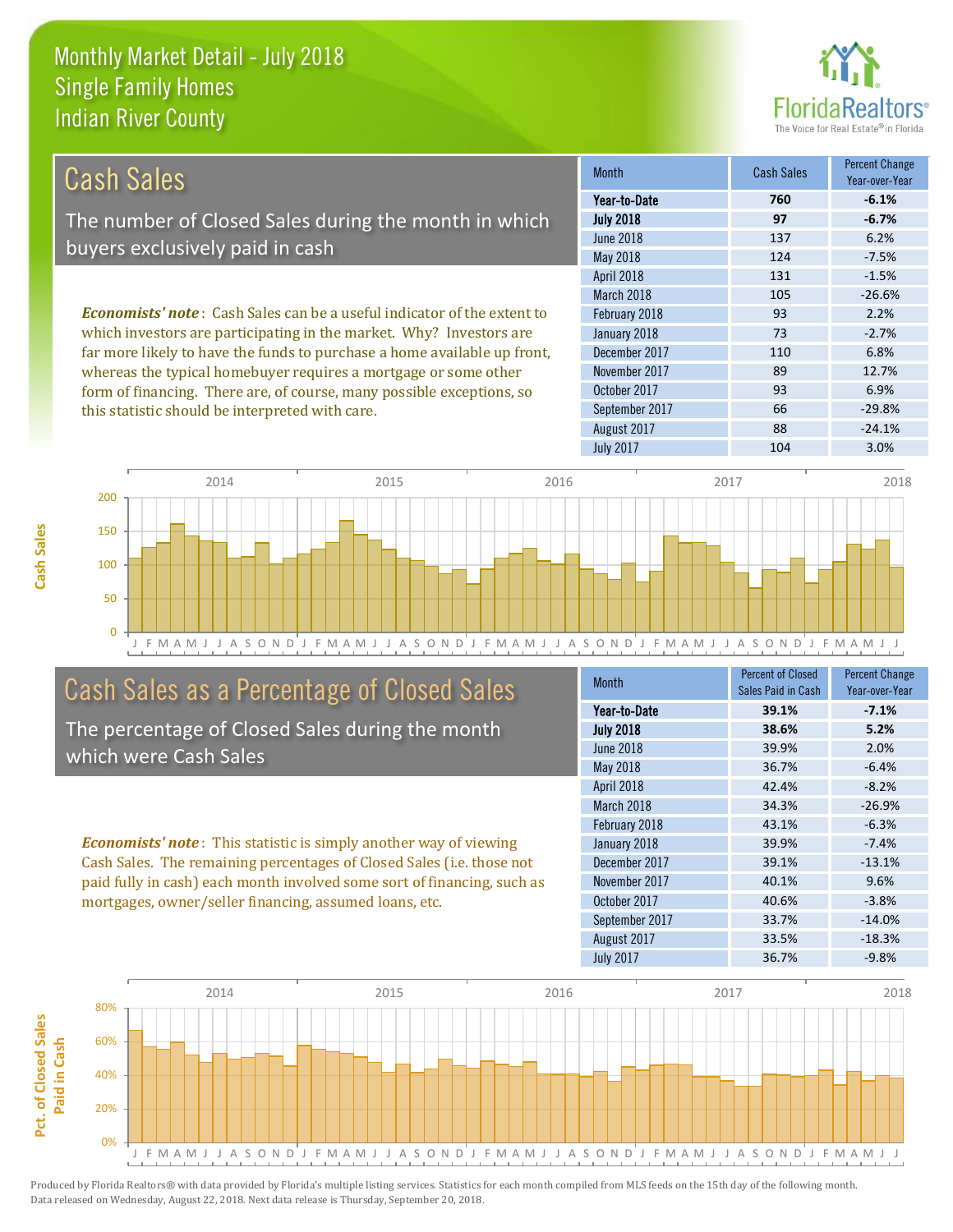

| <b>Median Sale Price</b>                                                  | <b>Month</b>      | <b>Median Sale Price</b> | <b>Percent Change</b><br>Year-over-Year |
|---------------------------------------------------------------------------|-------------------|--------------------------|-----------------------------------------|
|                                                                           | Year-to-Date      | \$239,000                | 6.2%                                    |
| The median sale price reported for the month (i.e. 50%                    | <b>July 2018</b>  | \$230,204                | $-0.5%$                                 |
|                                                                           | <b>June 2018</b>  | \$249,000                | 6.0%                                    |
| of sales were above and 50% of sales were below)                          | May 2018          | \$239,768                | 2.1%                                    |
|                                                                           | <b>April 2018</b> | \$235,000                | 5.6%                                    |
| <b>Economists' note:</b> Median Sale Price is our preferred summary       | March 2018        | \$225,000                | 0.9%                                    |
| statistic for price activity because, unlike Average Sale Price, Median   | February 2018     | \$242,450                | 12.0%                                   |
| Sale Price is not sensitive to high sale prices for small numbers of      | January 2018      | \$229,000                | 9.0%                                    |
| homes that may not be characteristic of the market area. Keep in mind     | December 2017     | \$240,000                | 17.1%                                   |
| that median price trends over time are not always solely caused by        | November 2017     | \$218,950                | $-0.2%$                                 |
| changes in the general value of local real estate. Median sale price only | October 2017      | \$221,170                | 16.4%                                   |
| reflects the values of the homes that sold each month, and the mix of     | September 2017    | \$229,950                | 23.7%                                   |
| the types of homes that sell can change over time.                        | August 2017       | \$236,000                | 18.2%                                   |



# Average Sale Price

The average sale price reported for the month (i.e. total sales in dollars divided by the number of sales)

*Economists' note* : Usually, we prefer Median Sale Price over Average Sale Price as a summary statistic for home prices. However, Average Sale Price does have its uses—particularly when it is analyzed alongside the Median Sale Price. For one, the relative difference between the two statistics can provide some insight into the market for higher-end homes in an area.

| <b>Month</b>     | <b>Average Sale Price</b> | <b>Percent Change</b><br>Year-over-Year |
|------------------|---------------------------|-----------------------------------------|
| Year-to-Date     | \$343,588                 | 0.5%                                    |
| <b>July 2018</b> | \$335,530                 | $-15.1%$                                |
| <b>June 2018</b> | \$356,663                 | 12.8%                                   |
| May 2018         | \$333,745                 | 2.9%                                    |
| April 2018       | \$367,984                 | $-11.9%$                                |
| March 2018       | \$317,196                 | 1.3%                                    |
| February 2018    | \$371,669                 | 30.8%                                   |
| January 2018     | \$318,106                 | $-3.4%$                                 |
| December 2017    | \$324,810                 | 17.0%                                   |
| November 2017    | \$273,937                 | $-5.4%$                                 |
| October 2017     | \$326,449                 | 19.8%                                   |
| September 2017   | \$326,359                 | 31.7%                                   |
| August 2017      | \$369,844                 | 40.7%                                   |
| <b>July 2017</b> | \$395,308                 | 36.1%                                   |

July 2017 **\$231,263** 10.1%



Produced by Florida Realtors® with data provided by Florida's multiple listing services. Statistics for each month compiled from MLS feeds on the 15th day of the following month. Data released on Wednesday, August 22, 2018. Next data release is Thursday, September 20, 2018.

**Average Sale Price**

**Average Sale Price**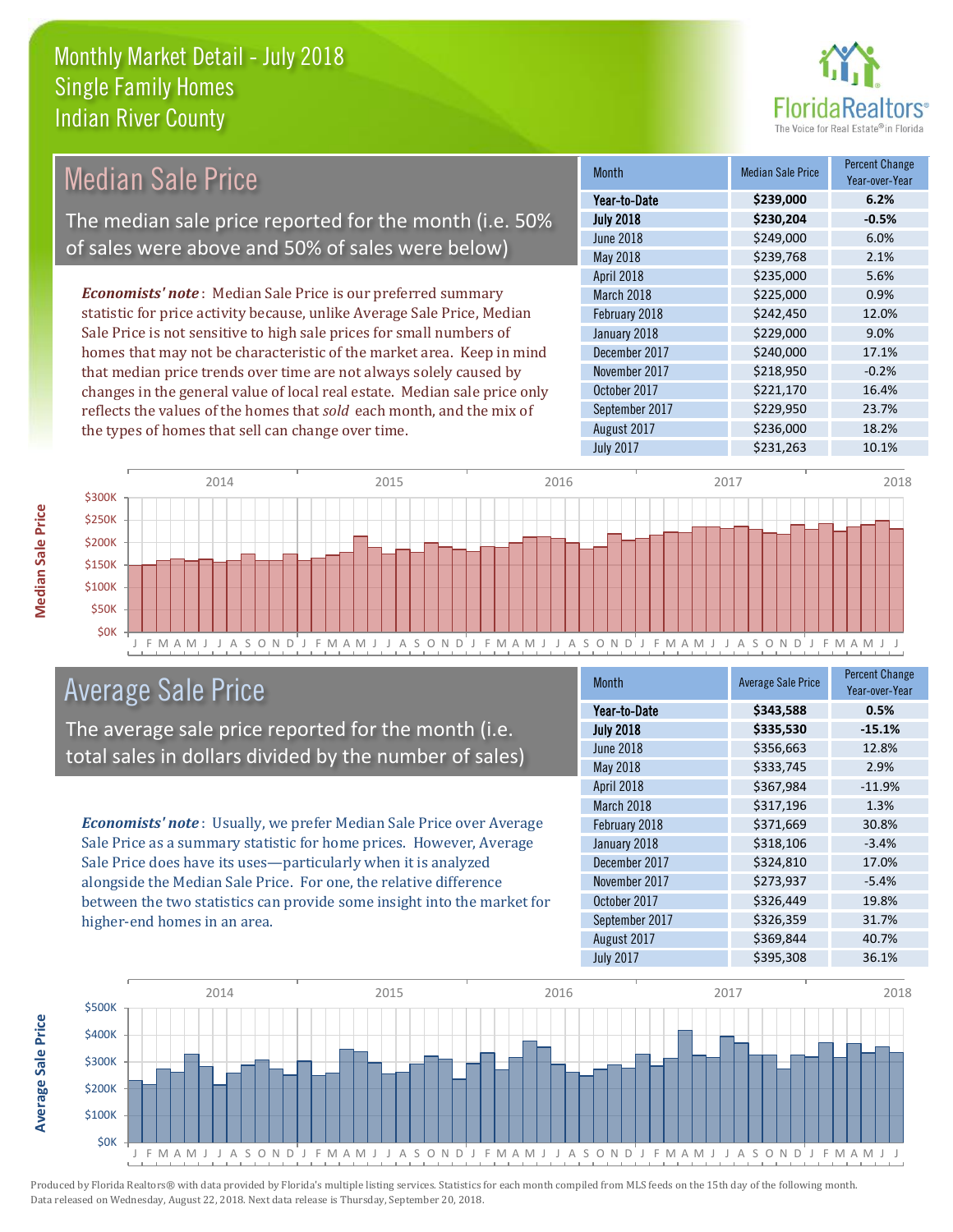

# Dollar Volume

The sum of the sale prices for all sales which closed during the month

*Economists' note* : Dollar Volume is simply the sum of all sale prices in a given time period, and can quickly be calculated by multiplying Closed Sales by Average Sale Price. It is a strong indicator of the health of the real estate industry in a market, and is of particular interest to real estate professionals, investors, analysts, and government agencies. Potential home sellers and home buyers, on the other hand, will likely be better served by paying attention to trends in the two components of Dollar Volume (i.e. sales and prices) individually.

| <b>Month</b>     | <b>Dollar Volume</b> | <b>Percent Change</b><br>Year-over-Year |
|------------------|----------------------|-----------------------------------------|
| Year-to-Date     | \$668.6 Million      | 1.8%                                    |
| <b>July 2018</b> | \$84.2 Million       | $-24.7%$                                |
| June 2018        | \$122.3 Million      | 17.2%                                   |
| May 2018         | \$112.8 Million      | 1.7%                                    |
| April 2018       | \$113.7 Million      | $-5.5%$                                 |
| March 2018       | \$97.1 Million       | 1.6%                                    |
| February 2018    | \$80.3 Million       | 42.6%                                   |
| January 2018     | \$58.2 Million       | 1.6%                                    |
| December 2017    | \$91.3 Million       | 43.6%                                   |
| November 2017    | \$60.8 Million       | $-2.8%$                                 |
| October 2017     | \$74.8 Million       | 33.2%                                   |
| September 2017   | \$64.0 Million       | 7.6%                                    |
| August 2017      | \$97.3 Million       | 30.8%                                   |
| <b>July 2017</b> | \$111.9 Million      | 55.3%                                   |



# Median Percent of Original List Price Received

The median of the sale price (as a percentage of the original list price) across all properties selling during the month

*Economists' note* : The Median Percent of Original List Price Received is useful as an indicator of market recovery, since it typically rises as buyers realize that the market may be moving away from them and they need to match the selling price (or better it) in order to get a contract on the house. This is usually the last measure to indicate a market has shifted from down to up, so it is what we would call a *lagging* indicator.

| <b>Month</b>     | Med. Pct. of Orig.         | <b>Percent Change</b> |
|------------------|----------------------------|-----------------------|
|                  | <b>List Price Received</b> | Year-over-Year        |
| Year-to-Date     | 95.7%                      | 0.3%                  |
| <b>July 2018</b> | 94.9%                      | $-1.5%$               |
| <b>June 2018</b> | 95.5%                      | 0.1%                  |
| <b>May 2018</b>  | 95.8%                      | 1.3%                  |
| April 2018       | 95.5%                      | 1.1%                  |
| March 2018       | 95.7%                      | $-0.2%$               |
| February 2018    | 95.8%                      | 0.2%                  |
| January 2018     | 95.8%                      | 0.3%                  |
| December 2017    | 96.0%                      | 0.5%                  |
| November 2017    | 95.2%                      | 0.0%                  |
| October 2017     | 95.2%                      | $-0.8%$               |
| September 2017   | 95.5%                      | 0.0%                  |
| August 2017      | 96.1%                      | 1.2%                  |
| <b>July 2017</b> | 96.3%                      | 1.0%                  |



Produced by Florida Realtors® with data provided by Florida's multiple listing services. Statistics for each month compiled from MLS feeds on the 15th day of the following month. Data released on Wednesday, August 22, 2018. Next data release is Thursday, September 20, 2018.

Med. Pct. of Orig.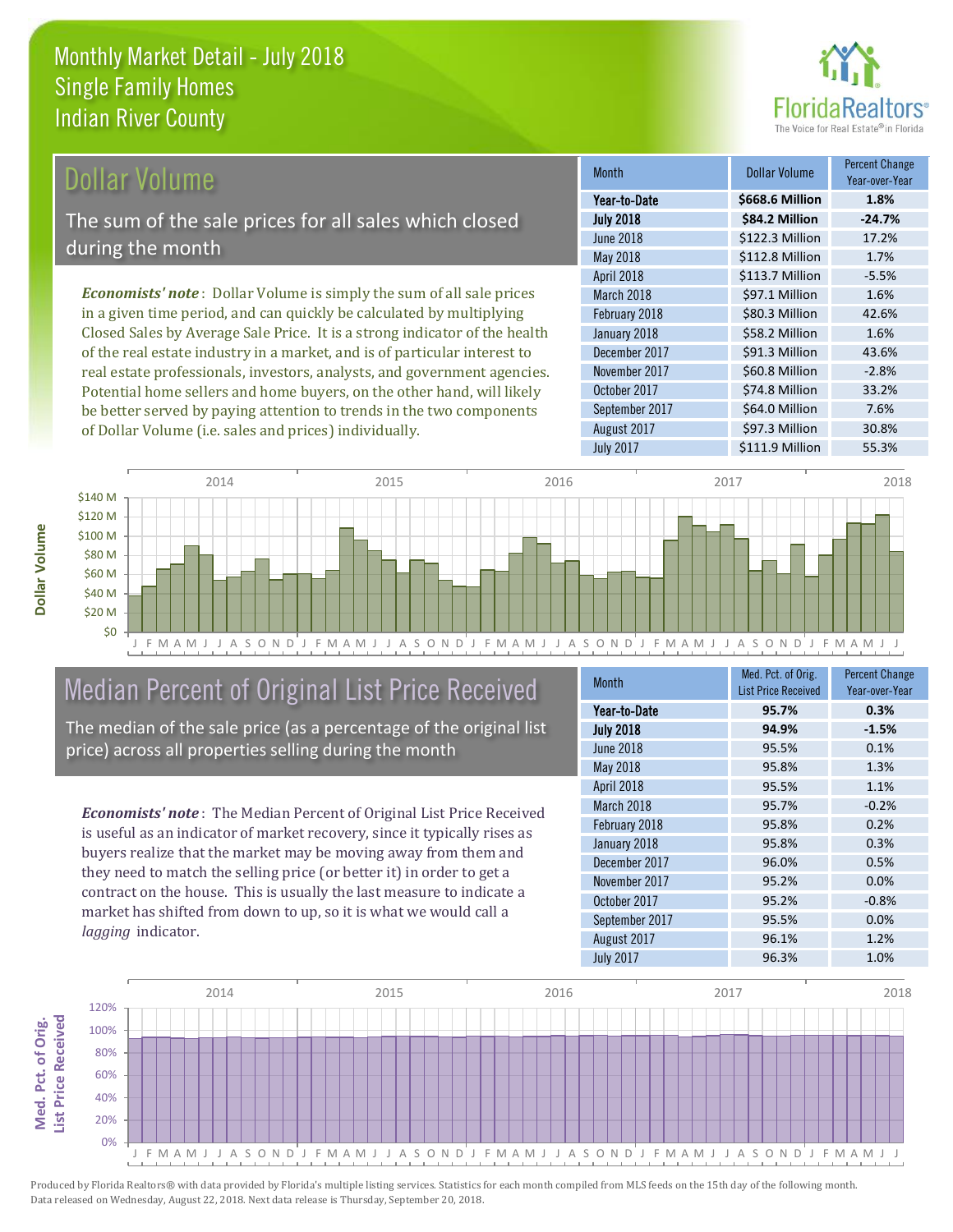

#### *Economists' note* : Like Time to Sale, Time to Contract is a measure of the length of the home selling process calculated for sales which closed during the month. The difference is that Time to Contract measures the number of days between the initial listing of a property and the signing of the contract which eventually led to the closing of the sale. When the gap between Median Time to Contract and Median Time to 55 Days 44.7% October 2017 March 2018 **45 Days** -8.2% February 2018 **46 Days** -17.9% January 2018 **45 Days** 15.4% December 2017 15.4% November 2017 **40 Days** -13.0% Month Month Median Time to **Contract** Percent Change Year-over-Year July 2018 **50 Days 6.4%** Year-to-Date **46 Days -4.2%** June 2018 **49 Days 0.0%** May 2018 **42 Days** -23.6% April 2018 **49 Days** 4.3% Median Time to Contract The median number of days between the listing date and contract date for all Closed Sales during the month



# Median Time to Sale

numbers of cash sales.

**Median Time to** 

**Median Time to** 

The median number of days between the listing date and closing date for all Closed Sales during the month

Sale grows, it is usually a sign of longer closing times and/or declining

*Economists' note* : Time to Sale is a measure of the length of the home selling process, calculated as the number of days between the initial listing of a property and the closing of the sale. *Median* Time to Sale is the amount of time the "middle" property selling this month was on the market. That is, 50% of homes selling this month took *less* time to sell, and 50% of homes took *more* time to sell. Median Time to Sale gives a more accurate picture than Average Time to Sale, which can be skewed upward by small numbers of properties taking an abnormally long time to sell.

| <b>Month</b>     | <b>Median Time to Sale</b> | <b>Percent Change</b><br>Year-over-Year |
|------------------|----------------------------|-----------------------------------------|
| Year-to-Date     | 90 Days                    | $-2.2%$                                 |
| <b>July 2018</b> | 92 Days                    | 1.1%                                    |
| <b>June 2018</b> | 95 Days                    | 4.4%                                    |
| May 2018         | 84 Days                    | $-20.0%$                                |
| April 2018       | 94 Days                    | 2.2%                                    |
| March 2018       | 84 Days                    | $-9.7%$                                 |
| February 2018    | 91 Days                    | $-2.2%$                                 |
| January 2018     | 89 Days                    | 8.5%                                    |
| December 2017    | 97 Days                    | 11.5%                                   |
| November 2017    | 89 Days                    | $-5.3%$                                 |
| October 2017     | 106 Days                   | 34.2%                                   |
| September 2017   | 107 Days                   | 17.6%                                   |
| August 2017      | 84 Days                    | $-14.3%$                                |
| <b>July 2017</b> | 91 Days                    | $-5.2%$                                 |

August 2017 **47 Days 0.0%** 

September 2017 **55 Days** 34.1%

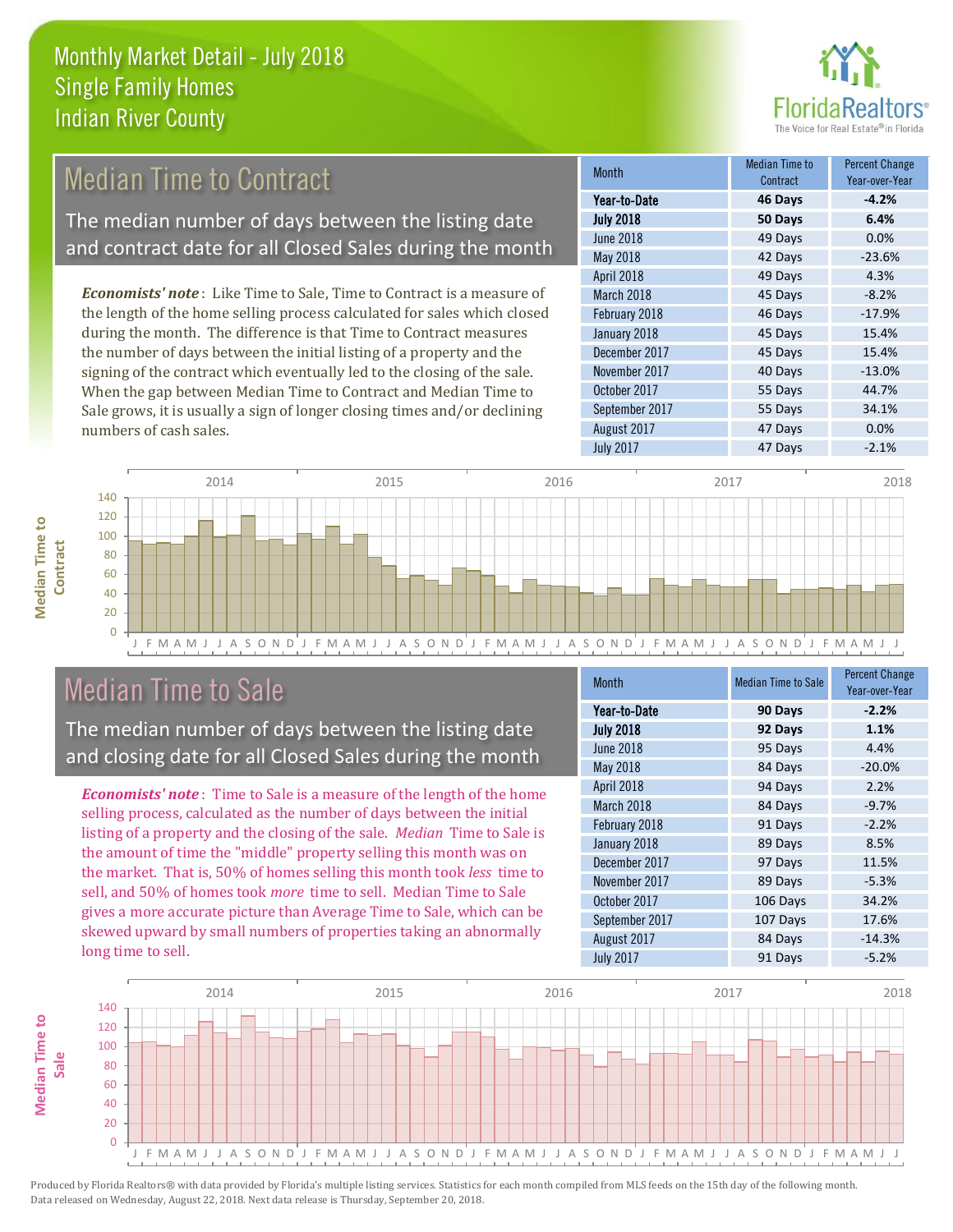distressed properties for sale.



| <b>New Pending Sales</b>                                                       | <b>Month</b>      | <b>New Pending Sales</b> | <b>Percent Change</b><br>Year-over-Year |
|--------------------------------------------------------------------------------|-------------------|--------------------------|-----------------------------------------|
|                                                                                | Year-to-Date      | 2.290                    | 0.6%                                    |
| The number of listed properties that went under                                | <b>July 2018</b>  | 286                      | $-1.0%$                                 |
| contract during the month                                                      | June 2018         | 278                      | $-15.0%$                                |
|                                                                                | May 2018          | 357                      | 11.2%                                   |
|                                                                                | <b>April 2018</b> | 390                      | 17.1%                                   |
| <b>Economists' note</b> : Because of the typical length of time it takes for a | March 2018        | 355                      | $-3.5%$                                 |
| sale to close, economists consider Pending Sales to be a decent                | February 2018     | 313                      | $-9.5%$                                 |
| indicator of potential future Closed Sales. It is important to bear in         | January 2018      | 311                      | 6.1%                                    |
| mind, however, that not all Pending Sales will be closed successfully.         | December 2017     | 198                      | $-2.0%$                                 |
| So, the effectiveness of Pending Sales as a future indicator of Closed         | November 2017     | 269                      | 17.5%                                   |
| Sales is susceptible to changes in market conditions such as the               | October 2017      | 279                      | 20.8%                                   |



# New Listings

The number of properties put onto the market during the month

availability of financing for homebuyers and the inventory of

*Economists' note* : New Listings tend to rise in delayed response to increasing prices, so they are often seen as a lagging indicator of market health. As prices rise, potential sellers raise their estimations of value—and in the most recent cycle, rising prices have freed up many potential sellers who were previously underwater on their mortgages. Note that in our calculations, we take care to not include properties that were recently taken off the market and quickly relisted, since these are not really *new* listings.

| <b>Month</b>     | <b>New Listings</b> | <b>Percent Change</b><br>Year-over-Year |
|------------------|---------------------|-----------------------------------------|
| Year-to-Date     | 2,826               | 8.6%                                    |
| <b>July 2018</b> | 333                 | 8.8%                                    |
| <b>June 2018</b> | 303                 | $-12.4%$                                |
| <b>May 2018</b>  | 411                 | 8.2%                                    |
| April 2018       | 405                 | 21.3%                                   |
| March 2018       | 431                 | 15.5%                                   |
| February 2018    | 458                 | 3.4%                                    |
| January 2018     | 485                 | 15.5%                                   |
| December 2017    | 245                 | $-5.8%$                                 |
| November 2017    | 339                 | $-3.1%$                                 |
| October 2017     | 342                 | 16.7%                                   |
| September 2017   | 177                 | $-40.6%$                                |
| August 2017      | 307                 | $-6.4%$                                 |
| <b>July 2017</b> | 306                 | 8.1%                                    |

September 2017 152 152 -43.5% August 2017 274 2.2%



Produced by Florida Realtors® with data provided by Florida's multiple listing services. Statistics for each month compiled from MLS feeds on the 15th day of the following month. Data released on Wednesday, August 22, 2018. Next data release is Thursday, September 20, 2018.

**New Listings**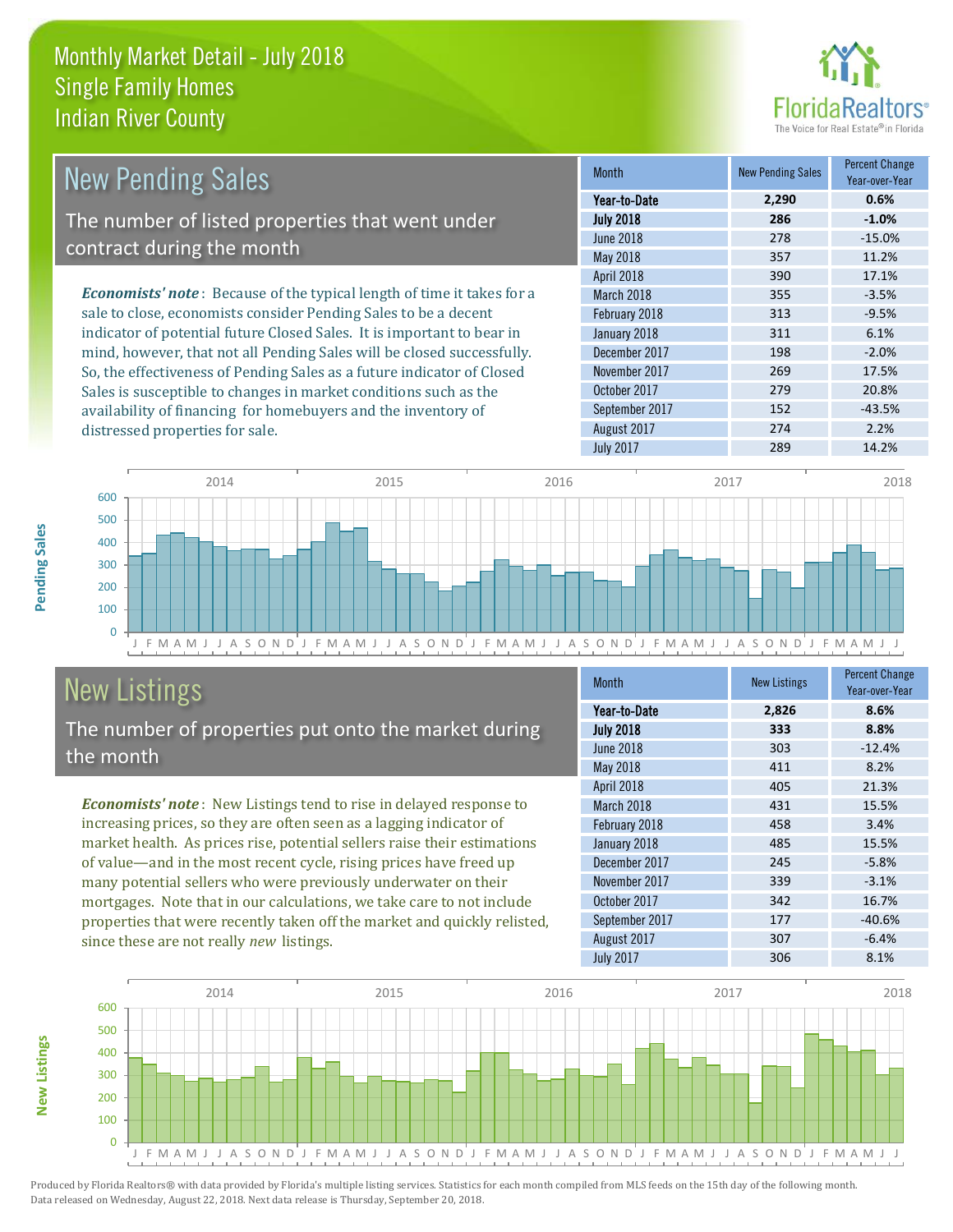

| <b>Inventory (Active Listings)</b>                                           |        |
|------------------------------------------------------------------------------|--------|
|                                                                              | YTD (M |
| The number of property listings active at the end of<br>the month            |        |
|                                                                              |        |
| <b>Economists' note</b> : There are a number of ways to define and calculate |        |
|                                                                              |        |

Inventory. Our method is to simply count the number of active listings on the last day of the month, and hold this number to compare with the same month the following year. Inventory rises when New Listings are outpacing the number of listings that go off-market (regardless of whether they actually sell). Likewise, it falls when New Listings aren't keeping up with the rate at which homes are going off-market.

| <b>Month</b>             | Inventory | <b>Percent Change</b><br>Year-over-Year |
|--------------------------|-----------|-----------------------------------------|
| <b>YTD (Monthly Avg)</b> | 1,400     | 4.5%                                    |
| <b>July 2018</b>         | 1,290     | 3.4%                                    |
| <b>June 2018</b>         | 1,306     | 5.6%                                    |
| May 2018                 | 1,467     | 9.6%                                    |
| April 2018               | 1,414     | 9.4%                                    |
| March 2018               | 1,440     | 8.0%                                    |
| February 2018            | 1,489     | 3.1%                                    |
| January 2018             | 1,393     | $-6.3%$                                 |
| December 2017            | 1,176     | $-3.7%$                                 |
| November 2017            | 1,212     | $-4.3%$                                 |
| October 2017             | 1,214     | 5.2%                                    |
| September 2017           | 1,148     | 3.1%                                    |
| August 2017              | 1,166     | 0.2%                                    |
| <b>July 2017</b>         | 1,247     | 13.0%                                   |



# Months Supply of Inventory

An estimate of the number of months it will take to deplete the current Inventory given recent sales rates

*Economists' note* : MSI is a useful indicator of market conditions. The benchmark for a balanced market (favoring neither buyer nor seller) is 5.5 months of inventory. Anything higher is traditionally a buyers' market, and anything lower is a sellers' market. There is no single accepted way of calculating MSI. A common method is to divide current Inventory by the most recent month's Closed Sales count, but this count is a usually poor predictor of future Closed Sales due to seasonal cycles. To eliminate seasonal effects, we use the 12-month average of monthly Closed Sales instead.

| Month                    | <b>Months Supply</b> | <b>Percent Change</b><br>Year-over-Year |
|--------------------------|----------------------|-----------------------------------------|
| <b>YTD (Monthly Avg)</b> | 5.3                  | $-3.6%$                                 |
| <b>July 2018</b>         | 4.9                  | 2.1%                                    |
| <b>June 2018</b>         | 4.9                  | 0.0%                                    |
| <b>May 2018</b>          | 5.6                  | 3.7%                                    |
| April 2018               | 5.4                  | 1.9%                                    |
| March 2018               | 5.5                  | $-1.8%$                                 |
| February 2018            | 5.7                  | $-8.1%$                                 |
| January 2018             | 5.4                  | $-15.6%$                                |
| December 2017            | 4.5                  | $-13.5%$                                |
| November 2017            | 4.8                  | $-12.7%$                                |
| October 2017             | 4.8                  | $-5.9%$                                 |
| September 2017           | 4.5                  | $-8.2%$                                 |
| August 2017              | 4.6                  | $-9.8%$                                 |
| <b>July 2017</b>         | 4.8                  | $-2.0%$                                 |

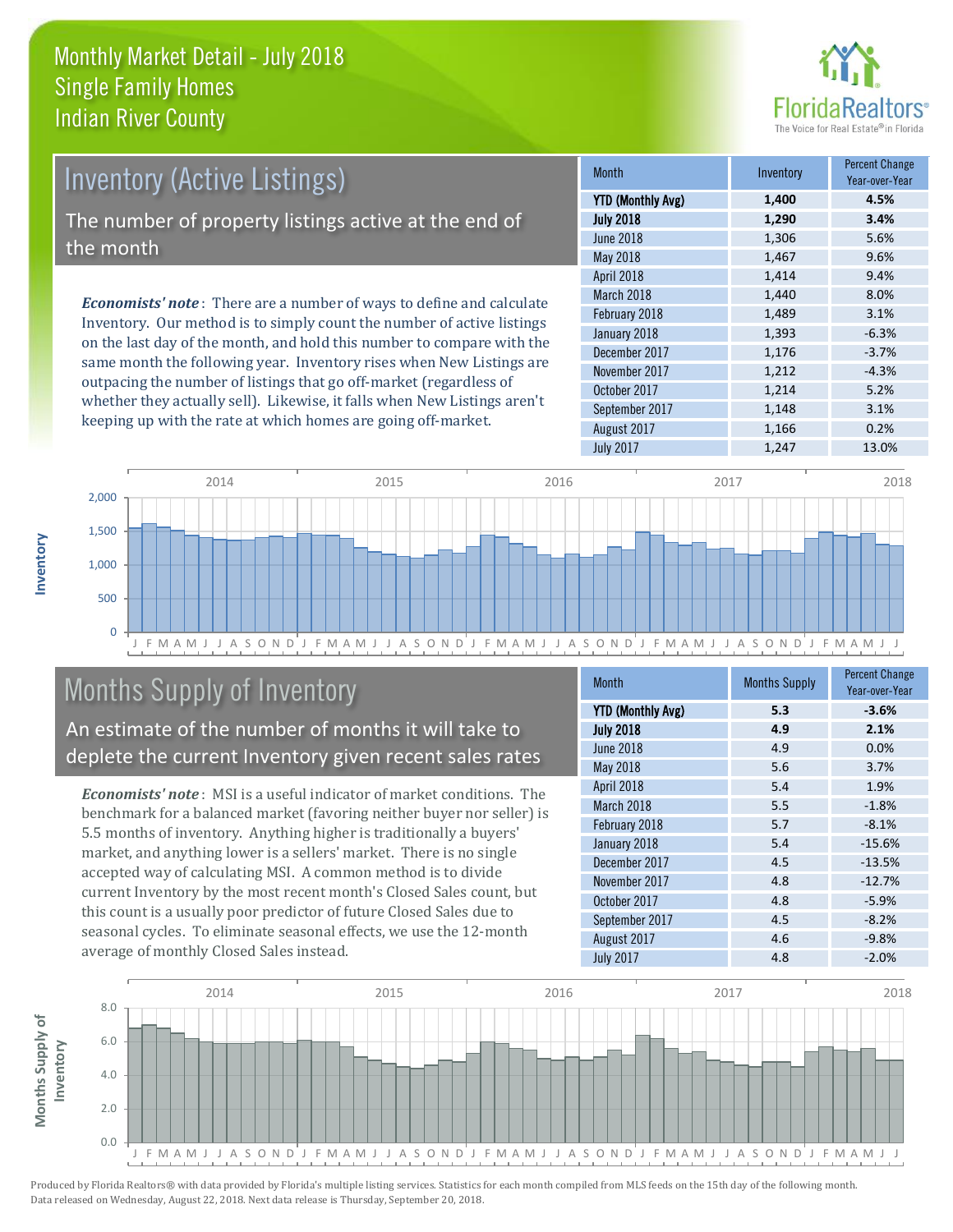

# Closed Sales by Sale Price

The number of sales transactions which closed during the month

*Economists' note:* Closed Sales are one of the simplest—yet most important—indicators for the residential real estate market. When comparing Closed Sales across markets of different sizes, we recommend comparing the percent changes in sales rather than the number of sales. Closed Sales (and many other market metrics) are affected by seasonal cycles, so actual trends are more accurately represented by year-over-year changes (i.e. comparing a month's sales to the amount of sales in the same month in the previous year), rather than changes from one month to the next.

| Sale Price            | <b>Closed Sales</b> | <b>Percent Change</b><br>Year-over-Year |
|-----------------------|---------------------|-----------------------------------------|
| Less than \$50,000    | 1                   | $-66.7%$                                |
| $$50,000 - $99,999$   | 5                   | $-54.5%$                                |
| $$100,000 - $149,999$ | 26                  | $-13.3%$                                |
| $$150,000 - $199,999$ | 54                  | $-5.3%$                                 |
| \$200,000 - \$249,999 | 51                  | $-1.9%$                                 |
| \$250,000 - \$299,999 | 36                  | $-16.3%$                                |
| \$300,000 - \$399,999 | 34                  | 0.0%                                    |
| \$400,000 - \$599,999 | 20                  | 5.3%                                    |
| \$600,000 - \$999,999 | 10                  | $-23.1%$                                |
| \$1,000,000 or more   | 14                  | $-33.3%$                                |



#### Median Time to Contract by Sale Price The median number of days between the listing date and contract date for all Closed Sales during the month

*Economists' note* : Like Time to Sale, Time to Contract is a measure of the length of the home selling process calculated for sales which closed during the month. The difference is that Time to Contract measures the number of days between the initial listing of a property and the signing of the contract which eventually led to the closing of the sale. When the gap between Median Time to Contract and Median Time to Sale grows, it is usually a sign of longer closing times and/or declining numbers of cash sales.

| Sale Price            | Median Time to<br>Contract | <b>Percent Change</b><br>Year-over-Year |
|-----------------------|----------------------------|-----------------------------------------|
| Less than \$50,000    | 161 Days                   | 705.0%                                  |
| \$50,000 - \$99,999   | 80 Days                    | 247.8%                                  |
| $$100,000 - $149,999$ | 24 Days                    | 26.3%                                   |
| $$150,000 - $199,999$ | 24 Days                    | $-41.5%$                                |
| \$200,000 - \$249,999 | 44 Days                    | $-26.7%$                                |
| \$250,000 - \$299,999 | 62 Days                    | 100.0%                                  |
| \$300,000 - \$399,999 | 77 Days                    | 26.2%                                   |
| \$400,000 - \$599,999 | 115 Days                   | $-15.4%$                                |
| \$600,000 - \$999,999 | 111 Days                   | $-33.1%$                                |
| \$1,000,000 or more   | 235 Days                   | 70.3%                                   |



Produced by Florida Realtors® with data provided by Florida's multiple listing services. Statistics for each month compiled from MLS feeds on the 15th day of the following month. Data released on Wednesday, August 22, 2018. Next data release is Thursday, September 20, 2018.

**Median Time to Contract**

**Median Time to Contract**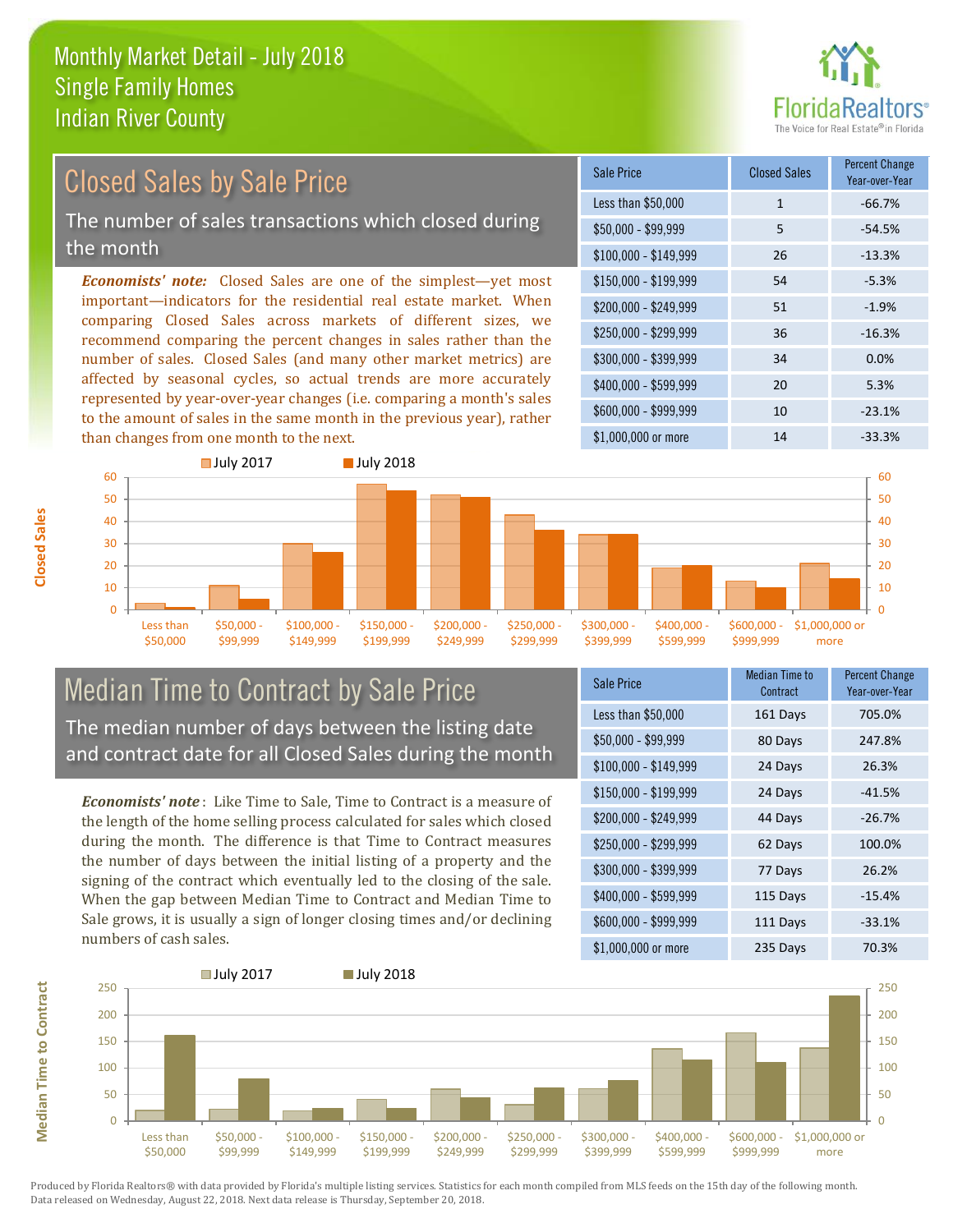

# New Listings by Initial Listing Price The number of properties put onto the market during

the month

*Economists' note:* New Listings tend to rise in delayed response to increasing prices, so they are often seen as a lagging indicator of market health. As prices rise, potential sellers raise their estimations of value—and in the most recent cycle, rising prices have freed up many potential sellers who were previously underwater on their mortgages. Note that in our calculations, we take care to not include properties that were recently taken off the market and quickly relisted, since these are not really *new* listings.

| <b>Initial Listing Price</b> | <b>New Listings</b> | <b>Percent Change</b><br>Year-over-Year |
|------------------------------|---------------------|-----------------------------------------|
| Less than \$50,000           | $\mathbf{1}$        | 0.0%                                    |
| \$50,000 - \$99,999          | 6                   | $-45.5%$                                |
| $$100,000 - $149,999$        | 30                  | $-18.9%$                                |
| $$150,000 - $199,999$        | 55                  | $-16.7%$                                |
| \$200,000 - \$249,999        | 74                  | 17.5%                                   |
| \$250,000 - \$299,999        | 66                  | 69.2%                                   |
| \$300,000 - \$399,999        | 43                  | 53.6%                                   |
| \$400,000 - \$599,999        | 31                  | $-6.1%$                                 |
| \$600,000 - \$999,999        | 13                  | $-7.1%$                                 |
| \$1,000,000 or more          | 14                  | 0.0%                                    |



#### Inventory by Current Listing Price The number of property listings active at the end of the month

*Economists' note* : There are a number of ways to define and calculate Inventory. Our method is to simply count the number of active listings on the last day of the month, and hold this number to compare with the same month the following year. Inventory rises when New Listings are outpacing the number of listings that go off-market (regardless of whether they actually sell). Likewise, it falls when New Listings aren't keeping up with the rate at which homes are going off-market.

| <b>Current Listing Price</b> | Inventory    | <b>Percent Change</b><br>Year-over-Year |
|------------------------------|--------------|-----------------------------------------|
| Less than \$50,000           | $\mathbf{1}$ | $-50.0%$                                |
| $$50,000 - $99,999$          | 17           | $-19.0%$                                |
| $$100,000 - $149,999$        | 54           | $-12.9%$                                |
| $$150,000 - $199,999$        | 120          | $-3.2%$                                 |
| \$200,000 - \$249,999        | 187          | $-2.6%$                                 |
| \$250,000 - \$299,999        | 168          | 35.5%                                   |
| \$300,000 - \$399,999        | 195          | 29.1%                                   |
| \$400,000 - \$599,999        | 186          | $-4.1%$                                 |
| \$600,000 - \$999,999        | 149          | $-11.8%$                                |
| \$1,000,000 or more          | 213          | 2.4%                                    |



Produced by Florida Realtors® with data provided by Florida's multiple listing services. Statistics for each month compiled from MLS feeds on the 15th day of the following month. Data released on Wednesday, August 22, 2018. Next data release is Thursday, September 20, 2018.

**Inventory**